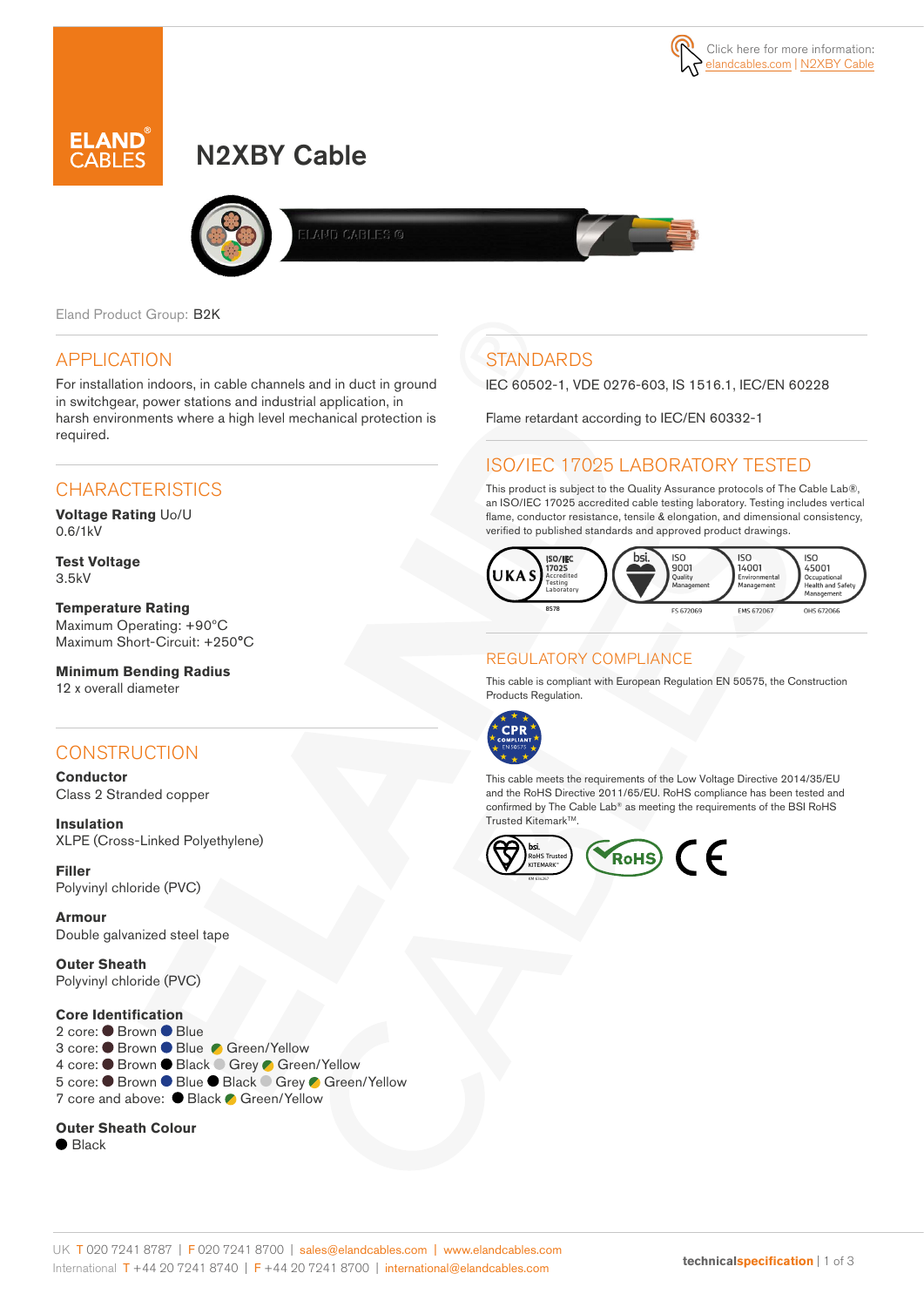

### DIMENSIONS

| ELAND PART NO. | NO. OF<br>CORES | NOMINAL CROSS<br>SECTIONAL AREA<br>mm <sup>2</sup> | OF CONDUCTOR<br>mm | NOMINAL DIAMETER   NOMINAL THICKNESS<br>OF INSULATION<br>mm | NOMINAL THICKNESS<br>OF OUTER SHEATH<br>mm | NOMINAL OVERALL<br><b>DIAMETER</b><br>mm | NOMINAL<br><b>WEIGHT</b><br>kg/km |
|----------------|-----------------|----------------------------------------------------|--------------------|-------------------------------------------------------------|--------------------------------------------|------------------------------------------|-----------------------------------|
| B2K020025BK    | $\mathbf{2}$    | 2.5                                                | 1.76               | 0.7                                                         | 1.24                                       | 13                                       | 276                               |
| B2K020040BK    | $\overline{2}$  | 4                                                  | 2.21               | 0.7                                                         | 1.24                                       | 14                                       | 326                               |
| B2K020060BK    | $\mathbf{2}$    | 6                                                  | 2.71               | 0.7                                                         | 1.24                                       | 15                                       | 384                               |
| B2K02010BK     | $\mathbf{2}$    | 10                                                 | 3.85               | 0.7                                                         | 1.24                                       | 17                                       | 498                               |
| B2K02016BK     | $\mathbf{2}$    | 16                                                 | 4.8                | 0.7                                                         | 1.24                                       | 19                                       | 649                               |
| B2K02025BK     | $\overline{2}$  | 25                                                 | 5.85               | 0.9                                                         | 1.24                                       | 22                                       | 882                               |
| B2K02035BK     | $\mathbf{2}$    | 35                                                 | 6.9                | 0.9                                                         | 1.32                                       | 24                                       | 1113                              |
| B2K02050BK     | $\mathbf{2}$    | 50                                                 | 8.1                | $\mathbf{1}$                                                | 1.4                                        | 27                                       | 1421                              |
| B2K02070BK     | $\mathbf{2}$    | 70                                                 | 9.7                | 1.1                                                         | 1.48                                       | 31                                       | 1899                              |
| B2K02095BK     | $\overline{2}$  | 95                                                 | 11.4               | 1.1                                                         | 1.64                                       | 35                                       | 2482                              |
| B2K030015BK    | 3               | 1.5                                                | 1.36               | 0.7                                                         | 1.24                                       | 12                                       | 265                               |
| B2K030025BK    | 3               | 2.5                                                | 1.76               | 0.7                                                         | 1.24                                       | 14                                       | 342                               |
| B2K030040BK    | 3               | 4                                                  | 2.21               | 0.7                                                         | 1.24                                       | 15                                       | 417                               |
| B2K030060BK    | 3               | 6                                                  | 2.71               | 0.7                                                         | 1.24                                       | 16                                       | 501                               |
| B2K03010BK     | 3               | 10                                                 | 3.85               | 0.7                                                         | 1.24                                       | 19                                       | 704                               |
| B2K03016BK     | 3               | 16                                                 | 4.8                | 0.7                                                         | 1.24                                       | 21                                       | 938                               |
| B2K03025BK     | 3               | 25                                                 | 5.85               | 0.9                                                         | 1.24                                       | 24                                       | 1315                              |
| B2K03035BK     | 3               | 35                                                 | 6.9                | 0.9                                                         | 1.32                                       | 26                                       | 1682                              |
| B2K03050BK     | 3               | 50                                                 | 8.1                | $\mathbf{1}$                                                | 1.4                                        | 29                                       | 2176                              |
| B2K03070BK     | 3               | 70                                                 | 9.7                | 1.1                                                         | 1.48                                       | 34                                       | 2949                              |
| B2K03095BK     | 3               | 95                                                 | 11.4               | 1.1                                                         | 1.64                                       | 38                                       | 4004                              |
| B2K03120BK     | 3               | 120                                                | 12.65              | 1.2                                                         | 1.72                                       | 42                                       | 5215                              |
| B2K03150BK     | 3               | 150                                                | 14.4               | 1.4                                                         | 1.88                                       | 47                                       | 6413                              |
| B2K03185BK     | 3               | 185                                                | 15.75              | 1.6                                                         | 2.04                                       | 51                                       | 7719                              |
| B2K03240BK     | 3               | 240                                                | 18.2               | 1.7                                                         | 2.2                                        | 58                                       | 9961                              |
| B2K0316/10BK   | 3               | $16 + 10$                                          | 4.8                | 0.7                                                         | 1.24                                       | 21                                       | 1073                              |
| B2K03025/16BK  | 3               | $25 + 16$                                          | 5.85               | 0.9                                                         | 1.24                                       | 25                                       | 1511                              |
| B2K03035/16BK  | 3               | $35 + 16$                                          | 6.9                | 0.9                                                         | 1.32                                       | 27                                       | 1861                              |
| B2K03050/25BK  | 3               | $50 + 25$                                          | 8.1                | $\mathbf{1}$                                                | 1.4                                        | 30                                       | 2377                              |
| B2K03070/35BK  | 3               | $70 + 35$                                          | 9.7                | 1.1                                                         | 1.56                                       | 35                                       | 3235                              |
| B2K03095/50BK  | 3               | $95 + 70$                                          | 11.4               | 1.1                                                         | 1.64                                       | 39                                       | 4634                              |
| B2K03120/70BK  | 3               | $120 + 70$                                         | 12.65              | 1.2                                                         | 1.8                                        | 44                                       | 5813                              |
| B2K03150/70BK  | 3               | $150 + 70$                                         | 14.4               | 1.4                                                         | 1.88                                       | 48                                       | 6888                              |
| B2K03185/95BK  | 3               | $185 + 95$                                         | 15.75              | 1.6                                                         | 2.04                                       | 52                                       | 8412                              |
| B2K03240/120BK | 3               | 240+120                                            | 18.2               | 1.7                                                         | 2.2                                        | 59                                       | 10679                             |
| B2K040015BK    | 4               | 1.5                                                | 1.36               | 0.7                                                         | 1.24                                       | 13                                       | 309                               |
| B2K040025BK    | 4               | 2.5                                                | 1.76               | 0.7                                                         | 1.24                                       | 14                                       | 369                               |
| B2K040040BK    | $\overline{4}$  | 4                                                  | 2.21               | $0.7\,$                                                     | 1.24                                       | 16                                       | 469                               |
| B2K040060BK    | $\overline{4}$  | $6\,$                                              | 2.71               | 0.7                                                         | 1.24                                       | 17                                       | 577                               |
| B2K04010BK     | 4               | 10                                                 | 3.85               | $0.7\,$                                                     | 1.24                                       | 20                                       | 821                               |
| B2K04016BK     | $\overline{4}$  | 16                                                 | 4.8                | 0.7                                                         | 1.24                                       | 22                                       | 1113                              |
| B2K04025BK     | 4               | 25                                                 | 5.85               | 0.9                                                         | 1.32                                       | 25                                       | 1593                              |
| B2K04035BK     | 4               | 35                                                 | 6.9                | 0.9                                                         | 1.4                                        | 28                                       | 2060                              |
| B2K04050BK     | 4               | 50                                                 | 8.1                | $\overline{1}$                                              | 1.48                                       | 32                                       | 2637                              |
| B2K04070BK     | $\overline{4}$  | 70                                                 | 9.7                | 1.1                                                         | 1.56                                       | 36                                       | 3611                              |
| B2K04095BK     | 4               | 95                                                 | 11.4               | 1.1                                                         | 1.72                                       | 41                                       | 5355                              |
| B2K04120BK     | 4               | 120                                                | 12.65              | 1.2                                                         | 1.88                                       | 46                                       | 6590                              |
| B2K04150BK     | 4               | 150                                                | 14.4               | 1.4                                                         | 1.96                                       | 51                                       | 8096                              |
|                |                 |                                                    |                    |                                                             |                                            |                                          |                                   |

UK T 020 7241 8787 | F 020 7241 8700 | sales@elandcables.com | www.elandcables.com 2 of 3 | **technicalspecification** International T +44 20 7241 8740 | F +44 20 7241 8700 | international@elandcables.com